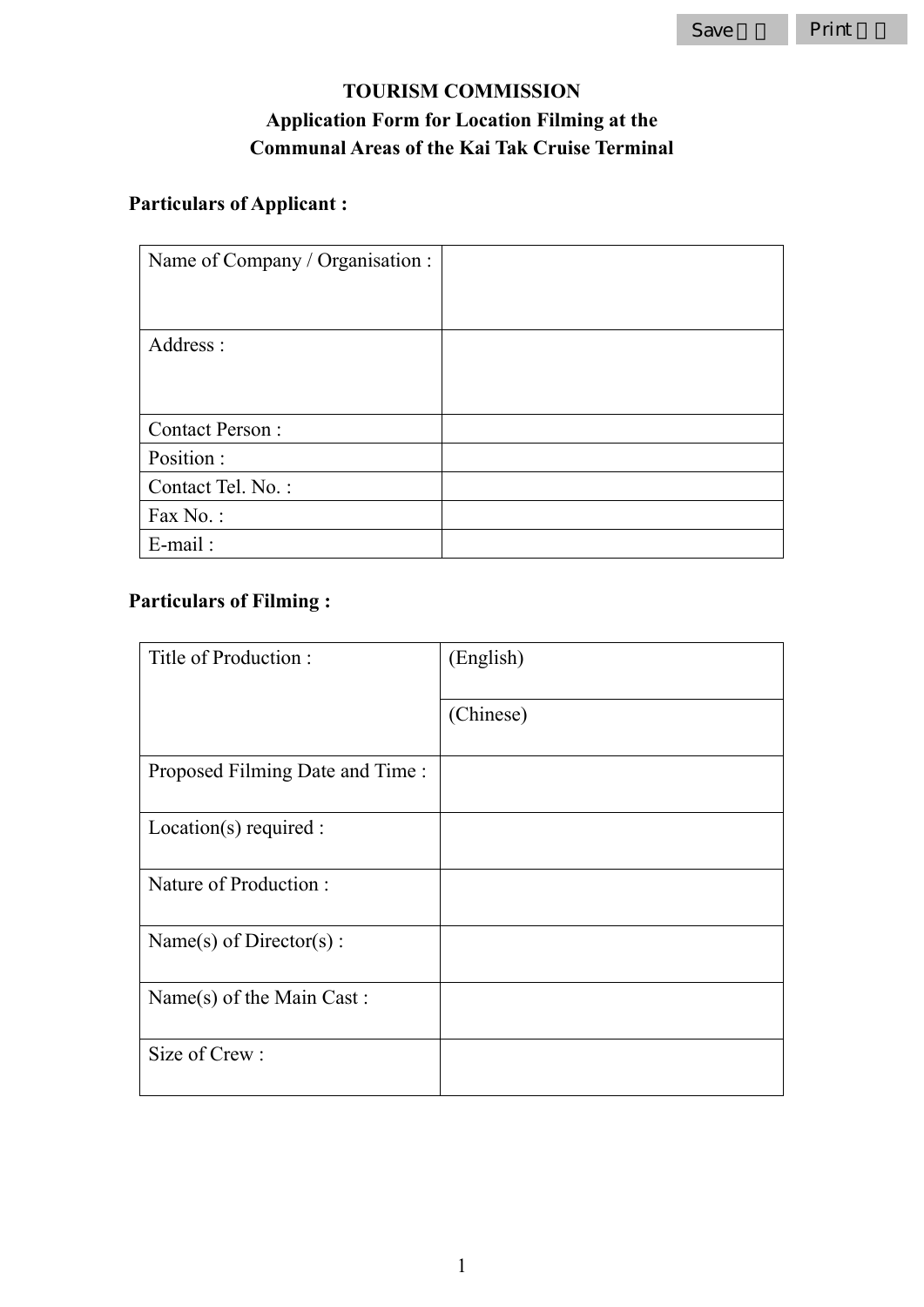#### **Filming Schedule :**

| Arrival Time:        |  |
|----------------------|--|
| Set-up Time :        |  |
| Shooting Time :      |  |
| <b>Packing Time:</b> |  |
| Departure Time :     |  |

Brief Description of the Scenes and Activities :

| Attachment : | Synopsis   | Yes $\Box$ | No |
|--------------|------------|------------|----|
|              | Scripts    | Yes $\Box$ | No |
|              | Storyboard | Yes        | No |

Please specify whether the use of Government power supply or any other utilities is required. If yes, please provide full details of the type and number of equipment(s) requiring power supply.

Please specify whether any alteration of location is required. If yes, please provide full details.

| Authorised Signature(s) : ______ |  |  |
|----------------------------------|--|--|
| Name in Block Letters :          |  |  |
| Position                         |  |  |
| Date                             |  |  |

(Company Chop)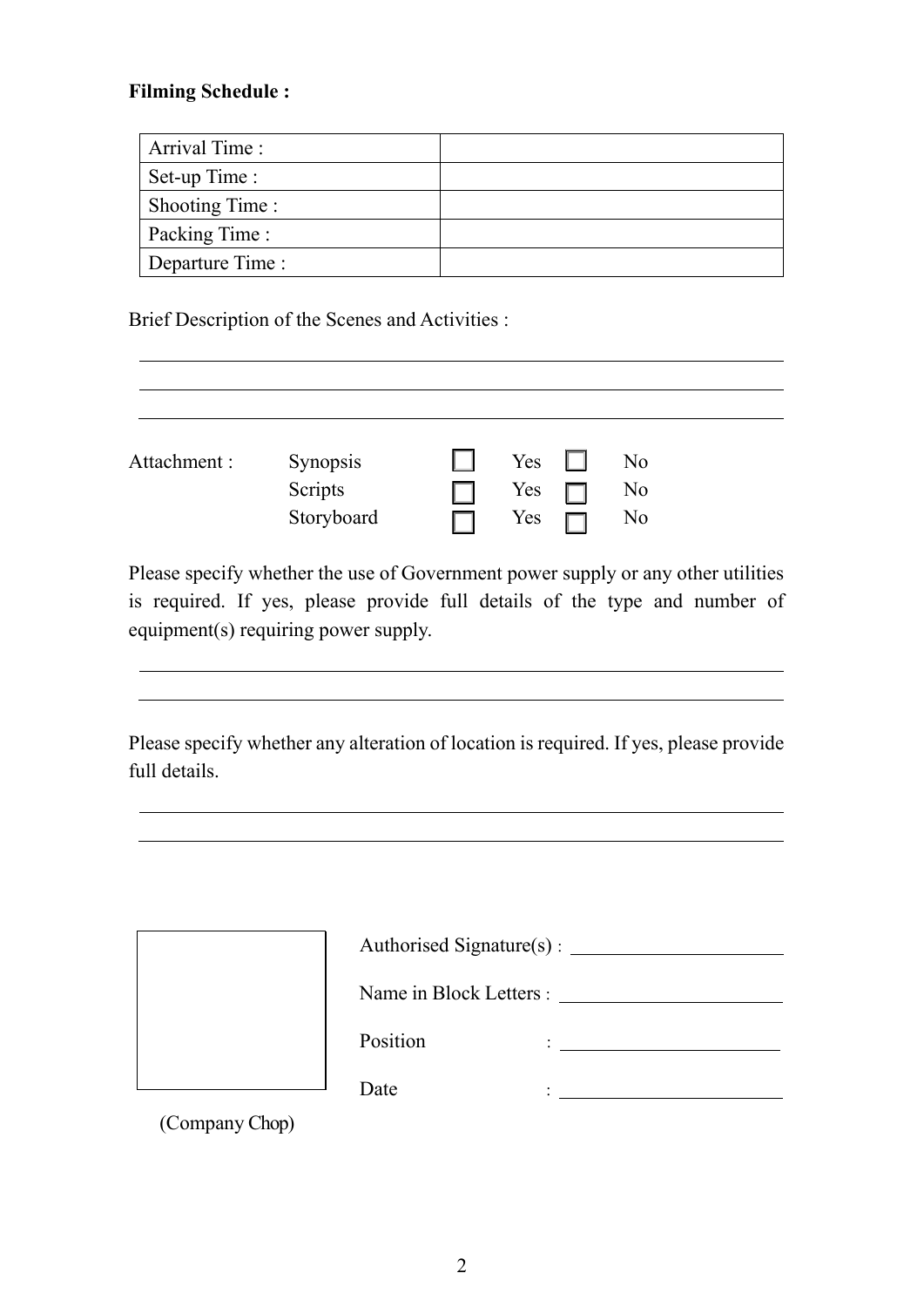#### **Guidance Notes on Application for Location Filming at the Communal Areas of the Kai Tak Cruise Terminal**

- 1. Application Procedure
	- (a) Application must be made in writing and to reach Tourism Commission at 5/F, High Block, Queensway Government Offices, 66 Queensway, Hong Kong **at least 10 clear working days** prior to the proposed filming date.
	- (b) Information must be clearly stated and given in full in support of the application.
- 2. Fee Chargeable
	- (a) A fee will be charged for the use of the Communal Areas of the Kai Tak Cruise Terminal for location filming for commercial purposes. The fee rate as promulgated by the Government Property Agency will be followed.
	- (b) In addition to the standard fee, the applicant is also required to pay a refundable deposit at an amount equivalent to the amount of fee to be paid.
	- (c) Where an extra service is required from the Tourism Commission to facilitate the filming, any expenses incurred in the use of such service will be charged to the applicant.
	- (d) A Demand Note will be issued to the applicant by the Tourism Commission indicating the amount of fee and deposit to be paid, and such amount shall be settled in accordance with the date as specified on the Demand Note.
- 3. Conditions of Approval

Applicants for the use of the Communal Areas of the Kai Tak Cruise Terminal for location filming for commercial purposes are required to observe the following conditions –

(a) No damage shall be caused to any property at the Kai Tak Cruise Terminal.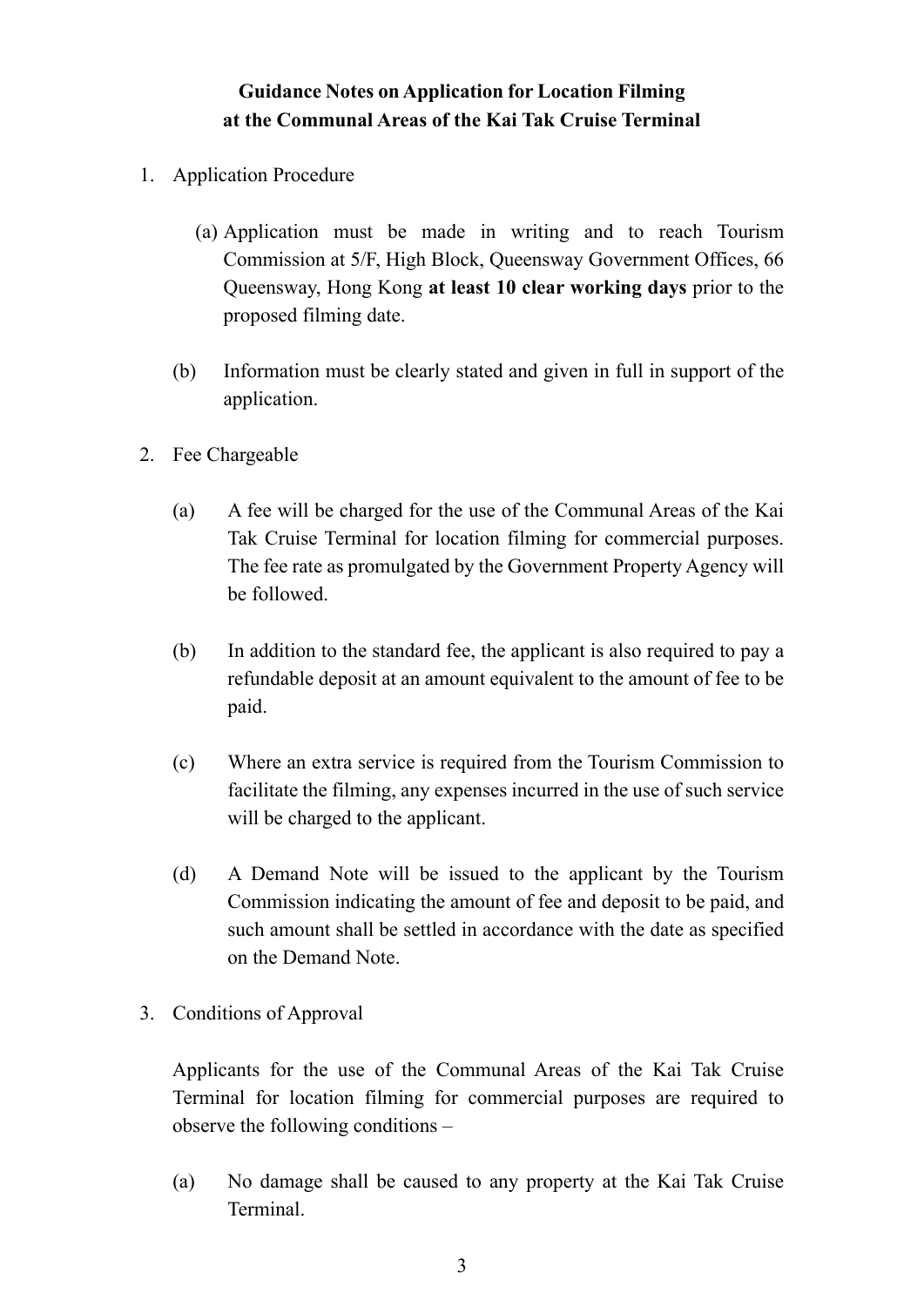- (b) No nuisance, disturbance or inconvenience shall be permitted to be caused by onlookers.
- (c) The nature of the film shall not be a cause of embarrassment to the Government of the Hong Kong Special Administrative Region or the Kai Tak Cruise Terminal, nor shall it offend the laws of Hong Kong or be of immoral, defamatory or political flavour.
- (d) Applicants shall be liable for and shall fully indemnify the Government of the Hong Kong Special Administrative Region against any expense, liability, loss, claim or proceedings in respect of any damage whatsoever to any property real or personal insofar as such damage arises out of or in the course of or by reason of the carrying out of the filming operations or activities in or about the property and is due to any negligence, omission, recklessness, unauthorised act or default of the applicant or any person for whom the applicant is responsible.
- (e) Applicants shall be liable for and shall fully indemnify the Government of the Hong Kong Special Administrative Region against any expense, liability, loss, claim or proceedings whatsoever arising under any statute or at common law in respect of personal injury or death of any person whomsoever arising out of or in the course of or caused by the carrying out of the filming operations or activities in or about the property.
- (f) Applicants shall pay a fee for the use of the Communal Areas of the Kai Tak Cruise Terminal for location filming for commercial purposes.
- (g) Applicants shall follow the directions and instructions given on site by personnel(s) authorised by the Tourism Commission including but not limited to the Building Management Office of the Kai Tak Cruise Terminal.
- (h) Applicants shall not, without the prior written approval of the Tourism Commission, erect any fixtures or fittings at the Kai Tak Cruise Terminal.